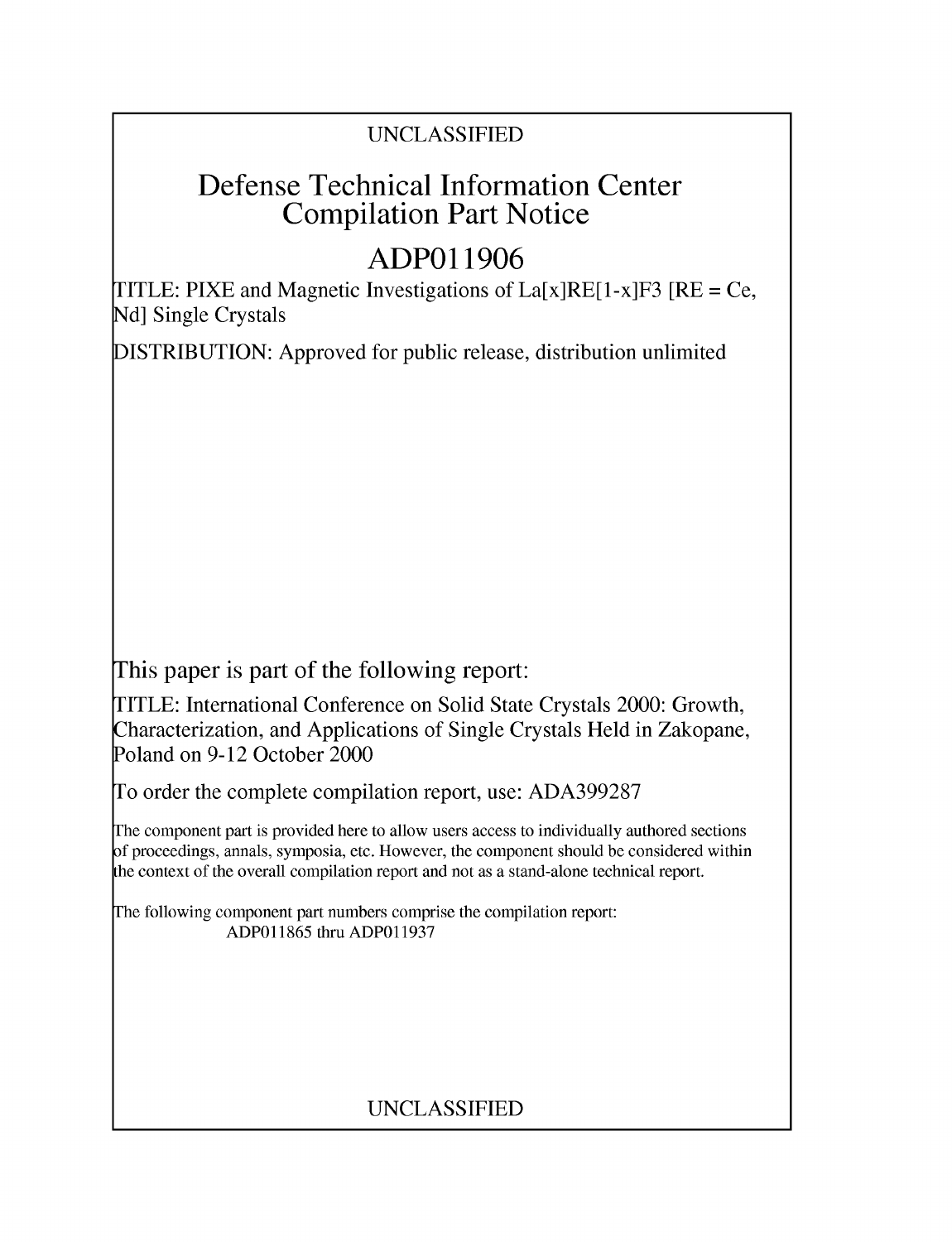## PIXE and magnetic investigations of  $La<sub>x</sub>RE<sub>1-x</sub>F<sub>3</sub>$  (RE = Ce, Nd) single crystals

Mieczyslaw L. Paradowski\*, Miroslaw Kulik, Wieslawa Korczak and Zbigniew Korczak Institute of Physics, Maria Curie-Sklodowska University, Place Marii Curie-Sklodowskiej 1, 20-031 Lublin, Poland

### ABSTRACT

The mixed La, RE<sub>1</sub>, F<sub>3</sub> (RE = Ce, Nd) single crystals doped with Gd<sup>3+</sup> (0.1 mol%) were grown by a modified Bridgmann-Stockbarger method. The PIXE (Proton Induced X ray Emission) method was used to the determination of a composition  $x$ of this material. The value of x for these samples does not differ more than 2.5 % and 7.5 % in La<sub>t</sub>Ce<sub>1</sub>-F<sub>3</sub> and La<sub>t</sub>Nd<sub>1</sub>-F<sub>3</sub> respectively, from the assumed one. In addition, concentrations of the doped rare earth atoms were controlled by XRF (X-Ray Fluorescence) method. The abundance of other than Gd<sup>3+</sup> rare earth impurities was estimated to be below 0.058 at.%

The magnetic susceptibility of the single crystals was measured in the temperature range  $4 - 300$  K, in a magnetic field  $B = 0.2$  T applied in the crystallographic plane (001) perpendicular to the c-axis (along the a-axis), using the Faraday method. The magnetic susceptibility measurements confirm the lack of  $Ce^{3+}$  and  $Nd^{3+}$  clusters in the diluted crystals. The effective spins of hosts Ce<sup>3+</sup> and Nd<sup>3+</sup> are equal to 1/2 in the temperature range  $4 - 300$  K.

Keywords: rare-earth trifluorides, PIXE (Proton Induced X ray Emission), magnetic susceptibility, effective spin.

#### 1. **INTRODUCTION**

The La<sub>xREI-xF<sub>3</sub> (RE = Ce, Nd) single crystals doped with  $Gd^{3+}$  (0.1 mol%) were grown by a modified Bridgmann-</sub> Stockbarger method described elsewhere.<sup>1,2</sup> Previously we studied defects and distortions of crystal cells in the same samples.<sup>2,3</sup> Applying any technology to grow single crystals by cooling slowly the initially homogeneous liquid material (e.g. Bridgmann-Stockbarger method) one obtains a samples of different composition along the direction of crystallization. So it is important to know exactly a composition x of the investigated single crystals, which could be different from nominal one. Therefore we used the PIXE (Proton Induced X ray Emission) method in order to confirm the composition  $x$ . In addition the value x of the investigated samples was controlled using the XRF (X Ray Fluorescence) method. It is also important to know how the magnetic Ce<sup>3+</sup> and Nd<sup>3+</sup> ions are distributed on the lattice of the single crystals diluted with diamagnetic La<sup>3+</sup> ions. For this purpose we used magnetic susceptibility method.

#### 2. PIXE **INVESTIGATION**

The PIXE method was used to the determination of a composition x of the crystals. In this experiment X ray was induced by beam of 2.5 MeV protons from Van de Graaf accelerator in JINR, Dubna. The Si (Li) X ray detector with an energy resolution about 220 eV at 6.4 keV was used in that measurements. Typical PIXE spectra of the some investigated samples are presented in Figs. **I** and 2. Relationship between the concentration of RE (Rare Earth) was found by dividing of the corresponding squares for  $K - X$  ray peaks, assuming equality of inducing efficiency and detection one. The composition x of the investigated samples does not differ more than 2.5 % and 7.5 % in La<sub>x</sub>Ce<sub>1-x</sub>F<sub>3</sub> and La<sub>x</sub>Nd<sub>1-x</sub>F<sub>3</sub> respectively, from the assumed one. In addition the composition  $x$  of the investigated samples was controlled using the XRF method. The abundance of other than Gd<sup>3+</sup> rare earth impurities was estimated to be below 0.058 at.%. The results are summarised in Tables 1 and 2.

Corresponding author: Email: mlpar@tytan.umcs.lublin.pl; Telephone: +48-81-5376281; Fax: +48-81-5376191

Intl. Conference on Solid State Crystals 2000: Growth, Characterization, and Applications 246 of Single Crystals, Antoni Rogaski, Krzysztof Adamiec, Pawel Madejczyk, Editors, Proceedings of SPIE Vol. 4412 (2001) © 2001 SPIE • 0277-786X/01/\$15.00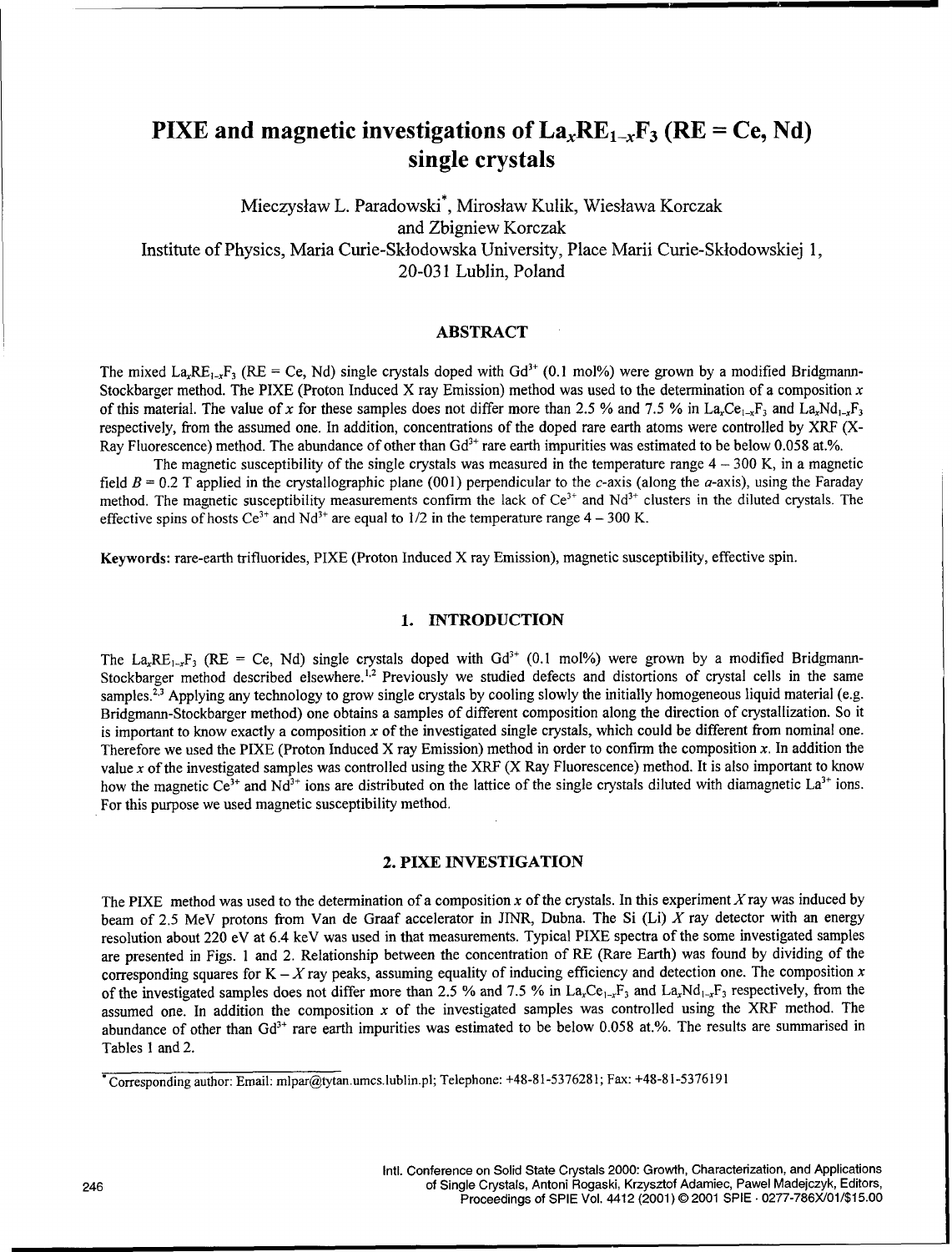

Fig. 1. PIXE spectrum of the  $La_{0.8}Ce_{0.2}F_3$  single crystal Fig. 2. PIXE spectrum of the  $La_{0.01}Nd_{0.99}F_3$  single crystal

| $\boldsymbol{x}$ | La $(at.^{\%})$ | $Ce$ (at.%) |
|------------------|-----------------|-------------|
| 0.00             | 0.000           | 100.000     |
| 0.50             | 51.125          | 48.875      |
| 0.60             | 59.200          | 40.800      |
| 0.80             | 79.700          | 20.300      |
| 0.90             | 89.750          | 10.250      |
| 0.95             | 94.900          | 5.100       |
| $1.00\,$         | 100.000         | 0.000       |

Table 1. The composition of  $La_xCe_{1-x}F_3$  single crystals determined by PIXE method.

| Table 2. The composition of $La_xNd_{1-x}F_3$ single crystals |
|---------------------------------------------------------------|
| obtained with the help of PIXE method.                        |

| La $(at.\%)$<br>$\mathbf x$<br>100.000<br>0.000<br>0.00 | $Ce$ (at.%) |
|---------------------------------------------------------|-------------|
|                                                         |             |
|                                                         |             |
| 48.875<br>51.125<br>0.50                                |             |
| 40.800<br>59.200<br>0.60                                |             |
| 20.300<br>79.700<br>0.80                                |             |
| 10.250<br>89.750<br>0.90                                |             |
| 94.900<br>0.95                                          | 5.100       |
| 0.000<br>100.000<br>1.00                                |             |
|                                                         |             |
|                                                         |             |
|                                                         |             |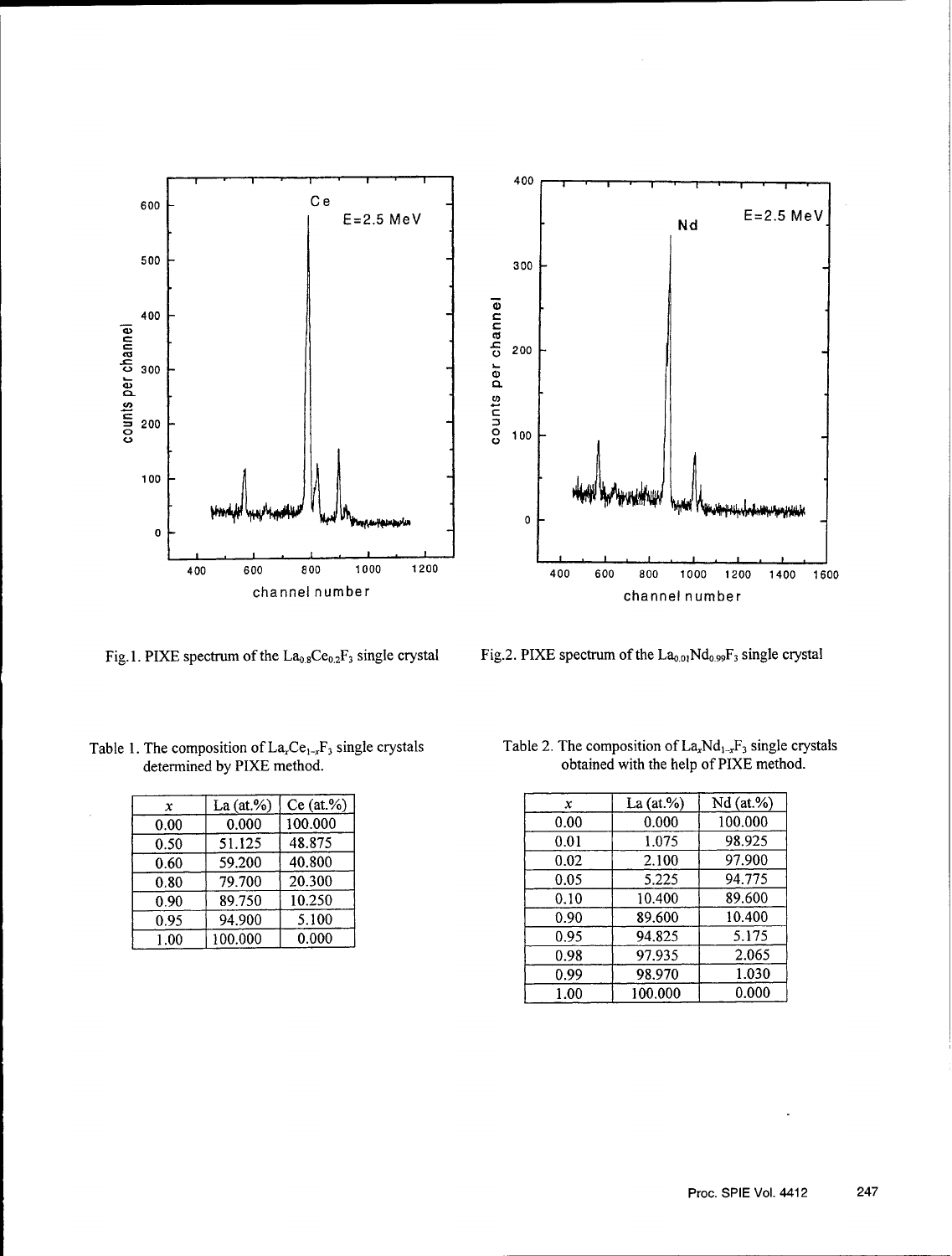#### **3. MAGNETIC INVESTIGATIONS**

The magnetic susceptibility of the  $La_xRE_{1-x}F_3$  (RE = Ce, Nd) single crystals was measured in the temperature range from 4 K to 300 K using the Faraday method. In this experiment the magnetic field B **=** 0.2 T was applied in the crystallographic plane (001) perpendicular to the c-axis (along the  $a$ -axis). At these temperatures the single crystals remain paramagnetic for the all values of x in the range from 0 to 1.<sup>4,5</sup> The crystal field effects and dipolar interactions between RE<sup>3+</sup> ions influence significantly the magnetic susceptibility. The magnetic susceptibility of the investigated samples follows a Curie-Weiss law in the temperature range  $100 - 300$  K. The Curie -Weiss law parameters were given in our earlier works.  $4.5$ Therefore the Curie constant C and the paramagnetic Curie temperature  $\theta_p$  can be plotted as a function of x. The plots are presented in Figs. 3a and 3b. The Curie constant C and Curie-Weiss temperature  $\theta_p$  scale linearly with x. It argues that the distribution of the magnetic  $Ce^{3+}$  and  $Nd^{3+}$  ions on the lattice is truly random  $-Ce^{3+}$  and  $Nd^{3+}$  host ions do not form the clusters. In addition magnetic study of the crystals revealed that the effective spins of hosts  $Ce^{3+}$  and  $Nd^{3+}$  are equal to 1/2 in the temperature range  $4 - 300$  K.<sup>2,4,5</sup>



Fig. 3. The dependence of the Curie constant C and the Curie-Weiss temperature  $\theta_p$  on composition x.

#### 4. **CONCLUSIONS**

We have examined the composition  $x$  and the distribution of the magnetic Ce and Nd ions on the crystal lattice of the mixed  $La_{x}RE_{1-x}F_{3}$  (RE = Ce, Nd) single crystals. The results confirm the good agreement with the earlier predictions of the composition and distribution of the magnetic Ce and Nd ions.

It can also be concluded that the effective spins of hosts  $Ce^{3+}$  and  $Nd^{3+}$  ions are equal to  $1/2$  in the investigated temperature range from 4 K to 300 K.

#### **ACKNOWLEDGEMENTS**

The authors would like to express their thanks to Dr A.P. Kobzev from Joint Institue for Nuclear Research, Dubna, Russia for the help with the investigations of PIXE, and also Mr. T. W6jcicki (Institute of Chemistry, Maria Curie-Sklodowska University, Lublin) for XRF analysis of the samples.